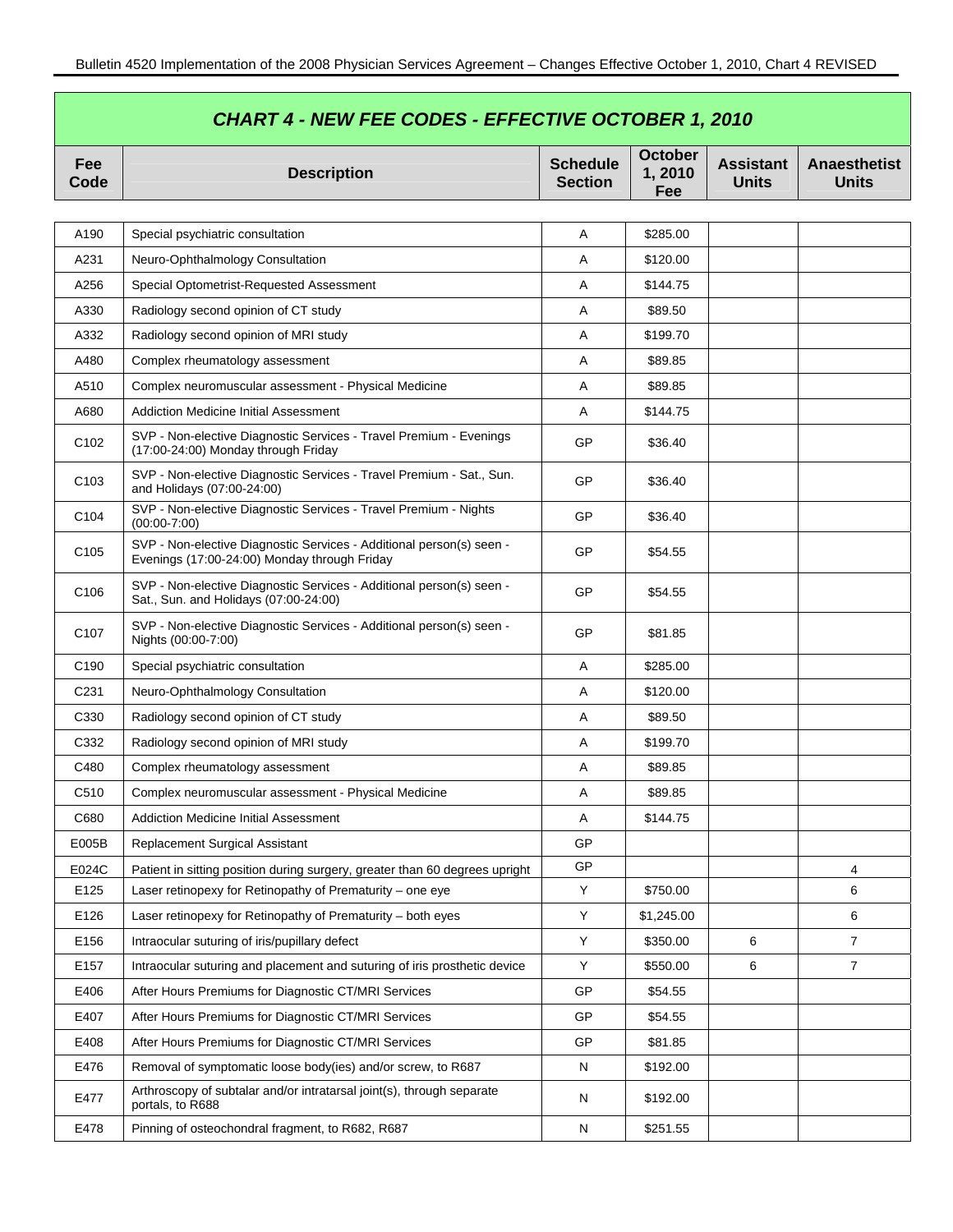| <b>CHART 4 - NEW FEE CODES - EFFECTIVE OCTOBER 1, 2010</b> |                                                                                                                                                                                                           |                                   |                                 |                                  |                                     |  |
|------------------------------------------------------------|-----------------------------------------------------------------------------------------------------------------------------------------------------------------------------------------------------------|-----------------------------------|---------------------------------|----------------------------------|-------------------------------------|--|
| <b>Fee</b><br>Code                                         | <b>Description</b>                                                                                                                                                                                        | <b>Schedule</b><br><b>Section</b> | <b>October</b><br>1,2010<br>Fee | <b>Assistant</b><br><b>Units</b> | <b>Anaesthetist</b><br><b>Units</b> |  |
|                                                            |                                                                                                                                                                                                           |                                   |                                 |                                  |                                     |  |
| E478                                                       | Pinning of osteochondral fragment, to R682, R687                                                                                                                                                          | N                                 | \$251.55                        |                                  |                                     |  |
| E479                                                       | Arthroscopy of midcarpal and/or distal radio-ulnar joint(s), through<br>separate portals, to R682                                                                                                         | N                                 | \$192.00                        |                                  |                                     |  |
| E480                                                       | Triangular fibrocartilage complex repair, to R682                                                                                                                                                         | Ν                                 | \$350.65                        |                                  |                                     |  |
| E481                                                       | Osteochondroplasty (extensive bone and arthrofibrotic tissue removal<br>requiring a minimum of 2 hours to resect), to R683, R688                                                                          | N                                 | \$500.00                        |                                  |                                     |  |
| E482                                                       | Soft tissue capsular release, for contractures, without bone procedure, to<br>R682, R683, R686                                                                                                            | N                                 | \$251.55                        |                                  |                                     |  |
| E483                                                       | Synovectomy for inflammatory arthritis requiring a minimum of 90<br>minutes to resect, to R682, R683, R688                                                                                                | N                                 | \$326.55                        |                                  |                                     |  |
| E484                                                       | Superior Labral Anterior Posterior (SLAP) Repair, to R684                                                                                                                                                 | N                                 | \$336.65                        |                                  |                                     |  |
| E485                                                       | Arthroscopic capsular release for frozen shoulder, to R684                                                                                                                                                | N                                 | \$240.50                        |                                  |                                     |  |
| E487                                                       | Resection of labrum, to R686                                                                                                                                                                              | Ν                                 | \$240.00                        |                                  |                                     |  |
| E488                                                       | Repair of labrum, to R686                                                                                                                                                                                 | N                                 | \$350.00                        |                                  |                                     |  |
| E489                                                       | Microfracture and/or abrasion arthroplasty (includes removal of loose<br>body(ies), to R687                                                                                                               | N                                 | \$250.00                        |                                  |                                     |  |
| E490                                                       | Osteochondroplasty (extensive bone and arthrofibrotic tissue removal<br>requiring a minimum of 2 hours to resect), to R686                                                                                | N                                 | \$500.00                        |                                  |                                     |  |
| E491                                                       | Lateral release, to R687 add                                                                                                                                                                              | N                                 | \$161.45                        |                                  |                                     |  |
| E492                                                       | Synovectomy - for diseased synovium, anterior, posterior or complete to<br>R687                                                                                                                           | N                                 | \$231.30                        |                                  |                                     |  |
| E493                                                       | Drilling of defect (includes removal of loose body(ies), to R687                                                                                                                                          | Ν                                 | \$251.55                        |                                  |                                     |  |
| E494                                                       | Debridement - 1 or more compartments, must include substantial<br>debridement of pathologic articular cartilage and includes when rendered<br>synovectomy, meniscal trimming and/or chondroplasty to R687 | N                                 | \$299.00                        |                                  |                                     |  |
| E495                                                       | Menisectomy, with resection of a minimum of 50% of the meniscus, to<br>R687                                                                                                                               | N                                 | \$240.45                        |                                  |                                     |  |
| E496                                                       | Repair medial or lateral meniscus, to R687                                                                                                                                                                | N                                 | \$336.65                        |                                  |                                     |  |
| E510                                                       | Endovascular aneurysm repair using stent grafting - for branched or<br>fenestrated devices, to R875                                                                                                       | Q                                 | \$838.15                        |                                  |                                     |  |
| E826                                                       | Hand and Wrist - percutaneous pinning, to F005, F006, F009, F013 or<br>F016                                                                                                                               | N                                 | add 75%                         |                                  |                                     |  |
| E832                                                       | excision of fascia for one or more additional contractures, palmar and/or<br>digit, same hand, to R551                                                                                                    | N                                 | \$273.85                        |                                  |                                     |  |
| E886                                                       | Extended endonasal endoscopic approach                                                                                                                                                                    | X                                 | \$800.00                        |                                  |                                     |  |
| E887                                                       | Resection of pituitary lesion(s) extending beyond the sella turcica to the<br>optic nerve(s), optic chiasm or hypothalamus, to N111 or N114                                                               | Χ                                 | \$500.00                        |                                  |                                     |  |
| E888                                                       | Resection of non-pituitary lesions involving the sellar region that extends<br>to the optic nerve(s), optic chiasm or hypothalamus, to N116                                                               | X                                 | \$500.00                        |                                  |                                     |  |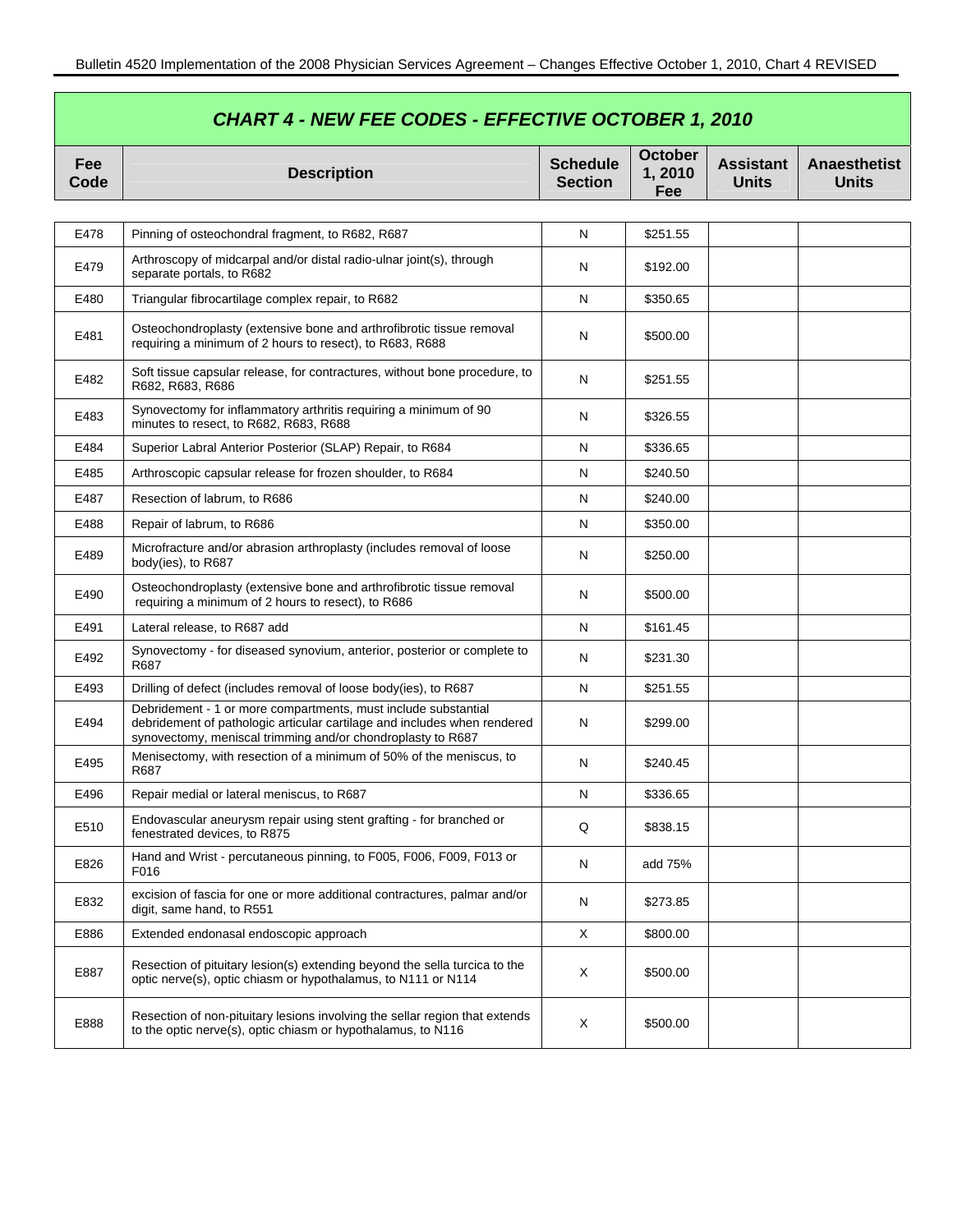| <b>CHART 4 - NEW FEE CODES - EFFECTIVE OCTOBER 1, 2010</b> |                                                                                                                                                                                             |                                   |                                 |                                  |                                     |  |
|------------------------------------------------------------|---------------------------------------------------------------------------------------------------------------------------------------------------------------------------------------------|-----------------------------------|---------------------------------|----------------------------------|-------------------------------------|--|
| <b>Fee</b><br>Code                                         | <b>Description</b>                                                                                                                                                                          | <b>Schedule</b><br><b>Section</b> | <b>October</b><br>1,2010<br>Fee | <b>Assistant</b><br><b>Units</b> | <b>Anaesthetist</b><br><b>Units</b> |  |
|                                                            |                                                                                                                                                                                             |                                   |                                 |                                  |                                     |  |
| E889                                                       | Complex endonasal endoscopic resection from cranial nerves, to N114<br>or N116                                                                                                              | X                                 | \$800.00                        |                                  |                                     |  |
| E890                                                       | Complex endonasal endoscopic resection from cavernous sinuses, to<br>N114 or N116                                                                                                           | X                                 | \$800.00                        |                                  |                                     |  |
| E891                                                       | Complex endonasal endoscopic resection from frontal or temporal lobe,<br>or brainstem, to N114 or N116                                                                                      | X                                 | \$800.00                        |                                  |                                     |  |
| E892                                                       | Harvesting of pedicled vascular flaps greater than 3cm in size for use in<br>complex endoscopic closure, repair and/or reconstruction of surgical<br>defect(s) to N112, N111, N114, or N116 | Χ                                 | \$500.00                        |                                  |                                     |  |
| E893                                                       | Complex closure, repair and/or reconstruction of all surgical defects -<br>includes duroplasty to N111, N114, or N116                                                                       | Χ                                 | \$555.00                        |                                  |                                     |  |
| E905                                                       | Endonasal endoscopic or microscopic approach for surgical access to<br>sella turcica - Surgeon rendering resection of lesion                                                                | Χ                                 | \$750.00                        |                                  |                                     |  |
| G807                                                       | Hyperbaric Oxygen Therapy - Physician Not in Constant Attendance -not<br>in same room, supervision                                                                                          | J                                 | \$35.00                         |                                  |                                     |  |
| G819                                                       | Optical coherence tomography (OCT) - unilateral or bilateral - glaucoma<br>, interpretation only                                                                                            | J                                 | \$50.00                         |                                  |                                     |  |
| G820                                                       | Optical coherence tomography (OCT) - unilateral or bilateral -<br>glaucoma, when the physician performs the procedure and/or supervises<br>and interprets the results                       | J                                 | \$70.00                         |                                  |                                     |  |
| J169                                                       | Nuchal translucency - multiple gestation, for each additional fetus, to<br>J168                                                                                                             | G                                 |                                 | $H - 34.00$                      | P <sub>1</sub> - 21.50              |  |
| J469                                                       | Nuchal translucency - multiple gestation, for each additional fetus, to<br>J468                                                                                                             | G                                 |                                 | $H - 34.00$                      | $P2 - 16.10$                        |  |
| K034                                                       | Telephone reporting - specified reportable disease to a MOH                                                                                                                                 | Α                                 | \$36.00                         |                                  |                                     |  |
| K045                                                       | Diabetes management by a specialist                                                                                                                                                         | Α                                 | \$75.00                         |                                  |                                     |  |
| K090                                                       | Management of a pre-operative bariatric patient at a Bariatric RATC                                                                                                                         | A                                 | \$100.00                        |                                  |                                     |  |
| K091                                                       | Monthly management of a post-operative bariatric patient at a Bariatric<br>RATC                                                                                                             | Α                                 | \$25.00                         |                                  |                                     |  |
| K680                                                       | Substance abuse - extended assessment                                                                                                                                                       | A                                 | \$58.35                         |                                  |                                     |  |
| K700                                                       | Palliative Care Out-patient Case Conference                                                                                                                                                 | A                                 | \$27.50                         |                                  |                                     |  |
| K701                                                       | Mental Health Out-patient Case Conference                                                                                                                                                   | A                                 | \$27.50                         |                                  |                                     |  |
| K702                                                       | Bariatric Out-patient Case Conference at a RATC                                                                                                                                             | A                                 | \$27.50                         |                                  |                                     |  |
| K703                                                       | Geriatric Out-patient Case Conference                                                                                                                                                       | A                                 | \$27.50                         |                                  |                                     |  |
| K704                                                       | Paediatric Out-patient Case Conference                                                                                                                                                      | Α                                 | \$27.50                         |                                  |                                     |  |
| K708                                                       | Multidisciplinary Cancer Case Conference (MCCC) Participant                                                                                                                                 | A                                 | \$10.00                         |                                  |                                     |  |
| K709                                                       | Multidisciplinary Cancer Case Conference (MCCC) Chairperson                                                                                                                                 | Α                                 | \$20.00                         |                                  |                                     |  |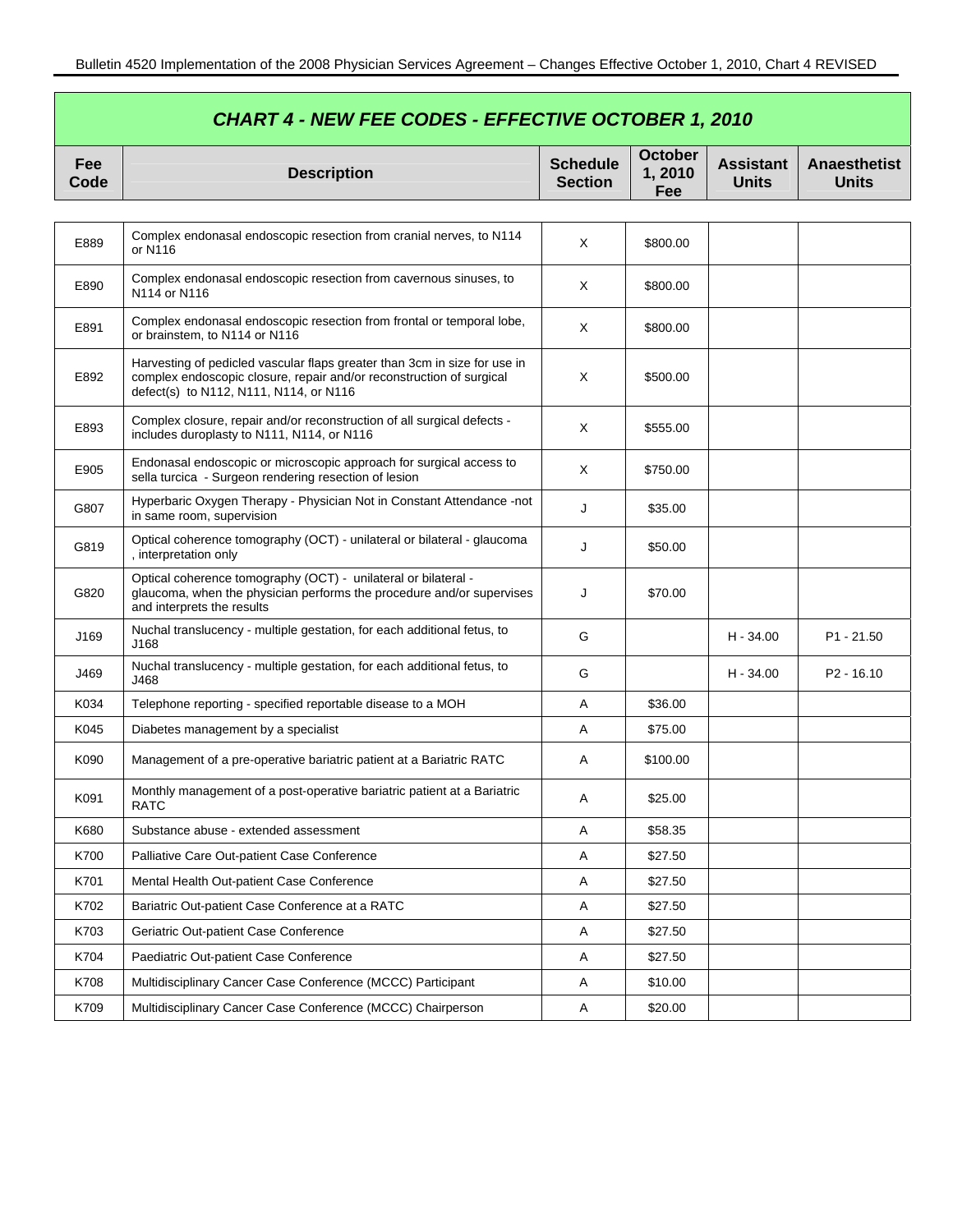| <b>CHART 4 - NEW FEE CODES - EFFECTIVE OCTOBER 1, 2010</b> |                                                                                                                                                                                                                                                        |                                   |                                 |                                  |                                     |  |
|------------------------------------------------------------|--------------------------------------------------------------------------------------------------------------------------------------------------------------------------------------------------------------------------------------------------------|-----------------------------------|---------------------------------|----------------------------------|-------------------------------------|--|
| Fee<br>Code                                                | <b>Description</b>                                                                                                                                                                                                                                     | <b>Schedule</b><br><b>Section</b> | <b>October</b><br>1,2010<br>Fee | <b>Assistant</b><br><b>Units</b> | <b>Anaesthetist</b><br><b>Units</b> |  |
|                                                            |                                                                                                                                                                                                                                                        |                                   |                                 |                                  |                                     |  |
| K730                                                       | Telephone Consultation - Physician to Physician - Referring physician                                                                                                                                                                                  | A                                 | \$27.50                         |                                  |                                     |  |
| K731                                                       | Telephone Consultation - Physician to Physician - Consultant physician                                                                                                                                                                                 | Α                                 | \$35.50                         |                                  |                                     |  |
| K732                                                       | Telephone Consultation - Criticall - Referring physician                                                                                                                                                                                               | Α                                 | \$27.50                         |                                  |                                     |  |
| K733                                                       | Telephone Consultation - Criticall - Consultant physician                                                                                                                                                                                              | A                                 | \$35.50                         |                                  |                                     |  |
| K734                                                       | Emergency Department - Physician to Physician Telephone Consultation<br>- Referring physician                                                                                                                                                          | Α                                 | \$27.50                         |                                  |                                     |  |
| K735                                                       | Emergency Department - Physician to Physician Telephone Consultation<br>- Consultant physician                                                                                                                                                         | Α                                 | \$35.50                         |                                  |                                     |  |
| K736                                                       | Emergency Department - CritiCall Telephone Consultation - Referring<br>physician                                                                                                                                                                       | A                                 | \$27.50                         |                                  |                                     |  |
| K737                                                       | Emergency Department - CritiCall Telephone Consultation - Consultant<br>physician                                                                                                                                                                      | Α                                 | \$35.50                         |                                  |                                     |  |
| N <sub>112</sub>                                           | Endonasal endoscopic or microscopic approach for surgical access to<br>sella turcica - Surgeon not rendering resection of lesion                                                                                                                       | X                                 | \$1,360.00                      | <b>NIL</b>                       | <b>NIL</b>                          |  |
| N114                                                       | Transsphenoidal endonasal endoscopic resection of lesions originating<br>in the sella turcica and requires simple reconstruction and/or repair of all<br>surgical defects                                                                              | Χ                                 | \$1,742.45                      | 15                               | 20                                  |  |
| N <sub>116</sub>                                           | Endonasal Endoscopic resection of non-pituitary lesion(s) not originating<br>from pituitary tissue and requires simple reconstruction and/or repair of<br>all surgical defects                                                                         | X                                 | \$2,243.45                      | 15                               | 20                                  |  |
| P001                                                       | Medical management of non-viable fetus or intra-uterine fetal demise<br>between 14 and 20 weeks gestation                                                                                                                                              | Κ                                 | \$383.25                        |                                  |                                     |  |
| P002                                                       | High risk prenatal assessment                                                                                                                                                                                                                          | K                                 | \$74.70                         |                                  |                                     |  |
| R <sub>142</sub>                                           | Nipple-areola Tattooing - unilateral                                                                                                                                                                                                                   | M                                 | \$175.00                        | Nil                              | Nil                                 |  |
| R <sub>143</sub>                                           | Contralateral balancing mastopexy or reduction (includes nipple<br>transplantation) - unilateral                                                                                                                                                       | M                                 | \$472.15                        | 6                                | 6                                   |  |
| R <sub>144</sub>                                           | Contralateral balancing augmentation mammoplasty - unilateral                                                                                                                                                                                          | М                                 | \$350.00                        | 6                                | 6                                   |  |
| R576                                                       | Excision of fascia for Dupuytrens (planter fibromatosis), one or more<br>rays                                                                                                                                                                          | N                                 | \$322.15                        | 6                                | 6                                   |  |
| R682                                                       | Wrist Arthroscopy setup, includes when rendered debridement,<br>synovectomy, synovial biopsy, removal of loose body(ies) and/or screw,<br>drilling of defect or microfracture, pinning of osteochondral fragment,<br>and/or wrist ganglion debridement | N                                 | \$400.00                        | 6                                | 6                                   |  |
| R683                                                       | Elbow arthroscopy setup, includes when rendered debridement,<br>synovectomy, synovial biopsy, removal of loose body(ies) and/or screw,<br>drilling of defect or microfracture, and/or arthroscopic<br>epicondylar<br>release                           | N                                 | \$400.00                        | 6                                | 6                                   |  |
| R684                                                       | Shoulder arthroscopy setup, includes when rendered debridement,<br>synovectomy, removal of loose body(ies) and/or screw, drilling of defect<br>or microfracture, and/or synovial biopsy                                                                | N                                 | \$400.00                        | 6                                | 6                                   |  |
| R685                                                       | Tendon release with tenodesis - biceps                                                                                                                                                                                                                 | $\mathsf{N}$                      | \$314.60                        | 6                                | 6                                   |  |
| R686                                                       | Hip arthroscopy set up, includes when rendered debridement,<br>synovectomy, removal of loose body(ies) and/or screw, drilling of defect,<br>microfracture, abrasion arthroplasty, and/or synovial biopsy                                               | N                                 | \$669.80                        | 6                                | 6                                   |  |